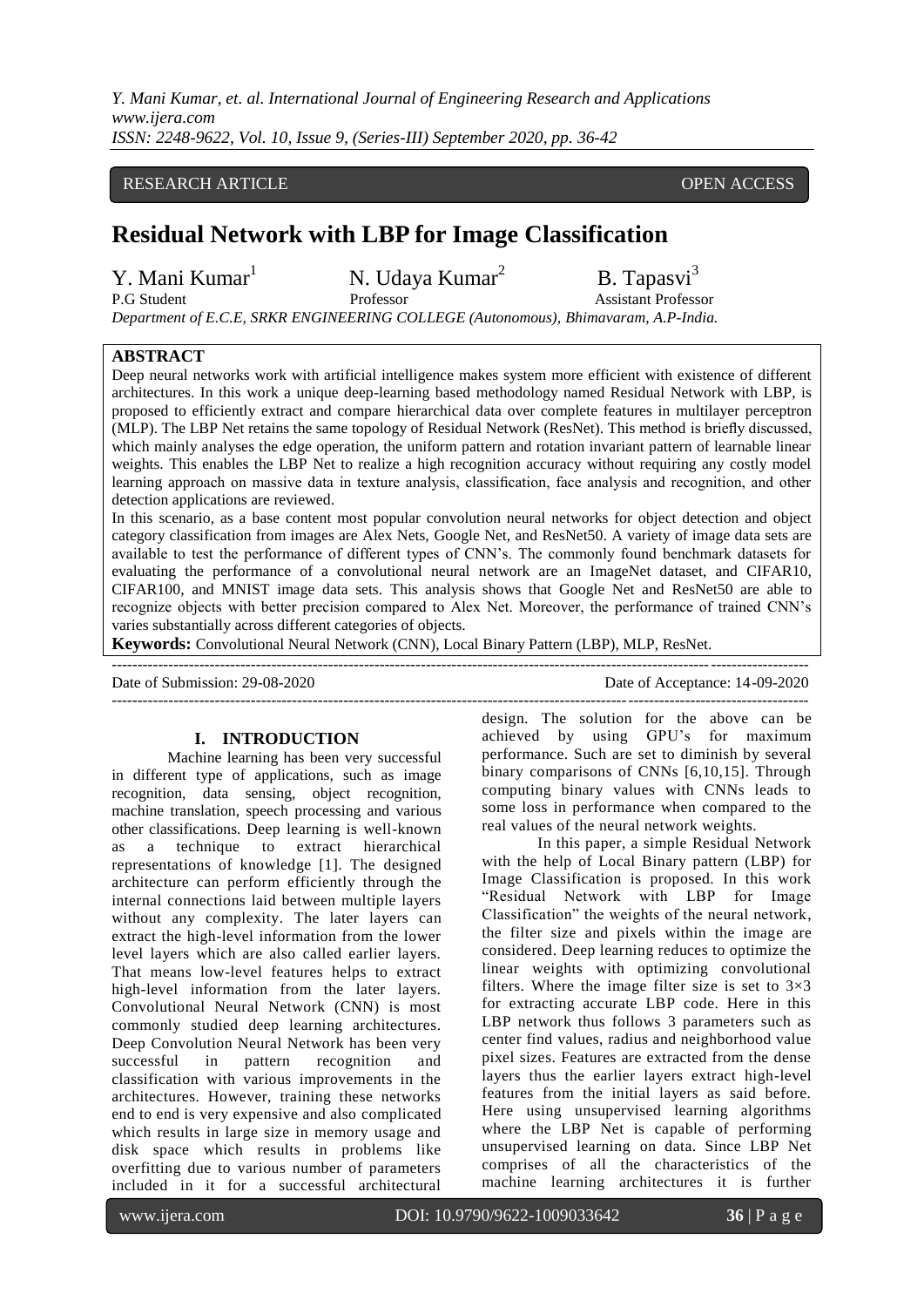simplified with the deep neural network. The proposed Network has the key features of the ResNet and CNN but it simplifies the expensive training approach which thus also makes the system more vulnerable when compared to other approaches and it can also outperform them.

# **II. RELATED WORK**

Here, in this work we explain about the Local Binary patterns (LBP) with deep learning architectures and state-of-art in recognition and classification of images. In this work we use local binary patterns on of the most significant use in image recognition and classification. It can also be applied to various other works. Motivated by different architectures and various methods to classify and detect objects and images we took LBP with deep learning architectures for classification purpose [3,4]. The LBP works by thresholding the intensity values of the neighboring pixel. This computing is done by the center pixel with every neighboring pixel. A similar neighboring pixel is developed by this, which are not exactly at the center of a pixel. In this work LBP, the center-find values of every pixel, its radius and neighboring pixel grids are calculated. In deep Learning Several methods in which CNNs are most generally used for classification purposes, these CNNs are well trained with large amount of testing and training labeled datasets. Generally, it starts with RGB images with fixed values given to a set of convolutions followed by normalization and pooling techniques [5]. It normally ends with several fully connected layers which is used for extraction purposes. There are several methods to further modify the deep learning architectures which includes increasing of depth and addition of more convolutions [8,9]. CNNs are widely used in deep learning architectures for classification. As we stated above LBP is very keen in image classification with some changes using ResNet, deep learning architectures. This work describes a deep layered network with Multilayer Perceptron (MLP) with the use of Local Binary Pattern and convolutional layers. Where, LBP makes the system more efficient despite with the efficiency of the deep network architectures in many applications for image classification and recognition. This can be tested with state-of-art datasets like Cifar-10, Cifar-100 and ImageNet by giving RGB images as source. To outperform the bench mark error rate and efficiency we first apply the LBP method to the given datasets which contain the RGB images. Then the data sets with the RGB images are converted into the LBP coded images which are

further given as datasets to the training and testing processes. In this conversion of RGB images to the LBP coded images the weights are further adjusted, and the pixel values changes accordingly as stated above i.e., it works by thresholding the intensity values of the neighboring pixel with the center pixel.

# **III. RESNET WITH LBP**

 The section in this work refers to the deep learning architecture that is accumulated with the LBP features to enhance the images for classification. Here, ResNet with LBP can be classified into two parts: the feature extraction using the LBP code generated and network<br>classification with the deep learning classification with the deep learning architectures.

# III.I. RESIDUAL BLOCK

Let us take a simple residual network with addition to the convolutional neural networks, which gives more efficiency in training "deep learning" models [11]. This can be taken further as different variants of the architecture are being tested. These can be performed using the neural networks and are compared with past and later experiments. These are preceded by normalization operations, ReLu activation functions and are achieving better results with the bench mark datasets like cifar-10, cifar-100 [13]. This model where LBP is being implemented with the residual blocks where the normal training is done using the weight layer that is, convolutional layer and feed forward to the activation functions. The weights are added up with the LBP code generated and a new base weight is formed with in the given image and the pixel values change simultaneously. The connectivity between the input layers to the processing layer and directly to the output layer is easily accomplished. The weight layer can negotiate the undesirable activations that are being transformed during the process as shown

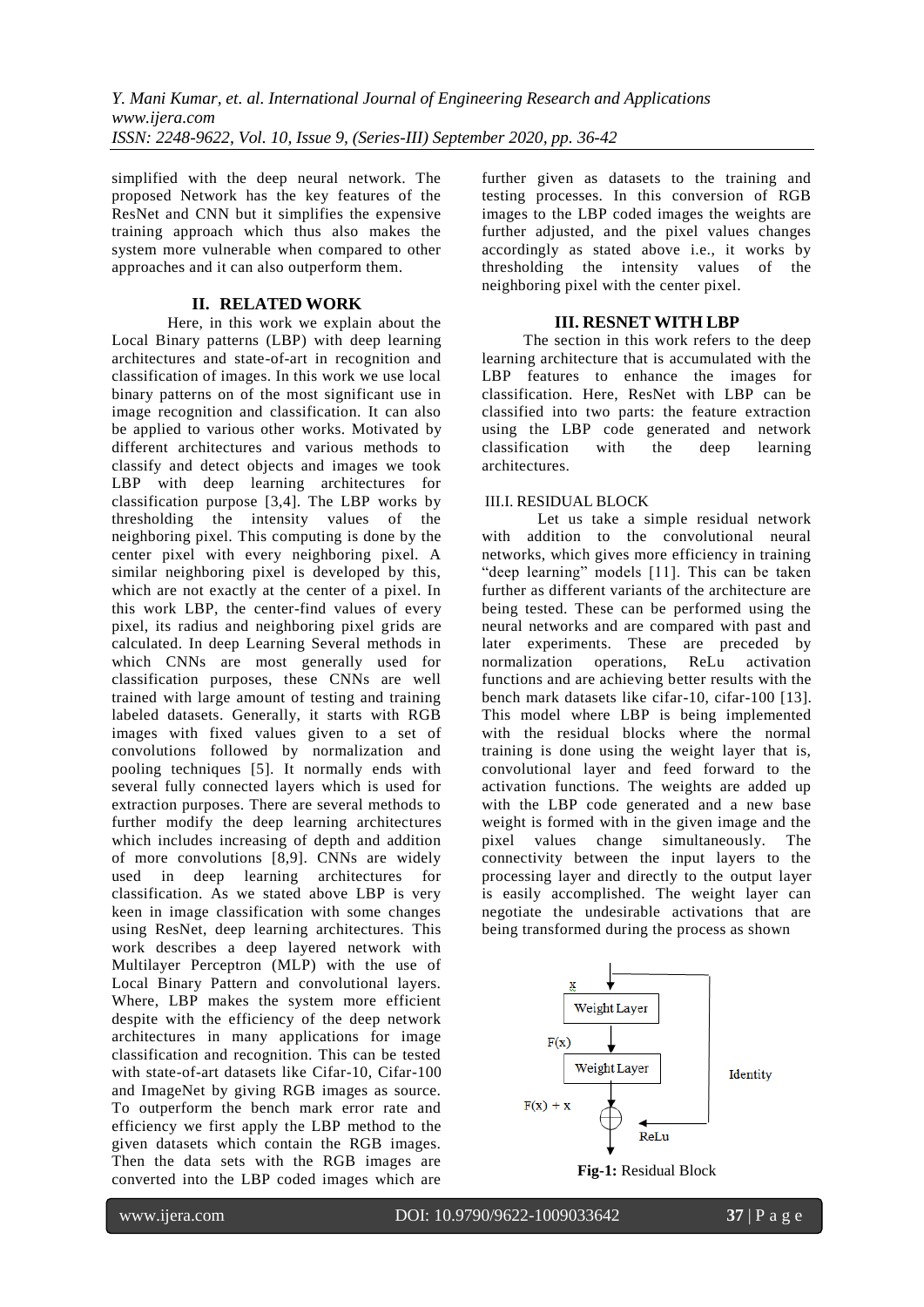*Y. Mani Kumar, et. al. International Journal of Engineering Research and Applications www.ijera.com ISSN: 2248-9622, Vol. 10, Issue 9, (Series-III) September 2020, pp. 36-42*

Here,  $F(x)$  is the output of the function and the x is the general input taken with the weight function. It performs the normalization, activation and the weight (conv 3×3) operations. The convolutional operations thus take place with the system to effectively generate the weights and also pooling can be taken for up or down sampling the smaller and larger branches as required respectively with convolution operations by thresholding function. Here, a simple network is implemented in an effective way to simplify the complexity problems. The architecture of this system is as follows with a randomly sampled 224×224 crop augmented RGB image applied with a scale to obtain a  $32\times32$  pixel input size, the convolution layer or the weight layer with 3×3 input, followed by pooling layer and further the normalization and activation functions thus again followed by the convolutional layers and it is average pooled at the bottom to retract the original features given at the input, so called the feed forward system design and are directly mapped to the output layers. The overall process of this network is to classify a smaller scale objects effectively because the larger the size more the complexity and higher the parameters involving in it. The resulted values are given to the entropy function and are further compared with the LBP features and add up to the output layers. Thus, by classifying the results with the incorrect classes to the correct classes by minimizing the error rate. Based on the network we make shortcut connections which make the network more efficient. They can be used only when both the input and the output dimensions are same. For these the shortcut connections go across for two sizes and can be adjusted by the strides. To better understand the network the intermediate values are taken with ease and the mean absolute values from the output layers are calculated. These methods gave a good formulation and optimization can be further more simplified. Here, in this model the architecture plays a vital role in the computational processes. In this architectural frame work the ease of training the deeper networks are presented which can perform deeper than the previous analysis.



**Fig-2:** Final Architecture

#### III.II. LOCAL BINARY PATTERN

 LBP features encodes local texture Information. It is used for classification, Detection and Recognition. It partitions the input image into non-overlapping cells. It is a simple yet very efficient texture operator which labels the pixels of an image by thresholding the neighborhood values of each pixel and consider the result as a binary value. It further calculates the values through image processing with histogram technique. The LBP selects a 3×3 window from the entire image and it will extract an LBP code for the selected  $3\times3$  window, likewise it considers 3×3 windows simultaneously for the entire image and extracts the LBP code for the whole image.

$$
LBP = \sum_{n=1}^{n-1} S(i_n - i_c) 2^n
$$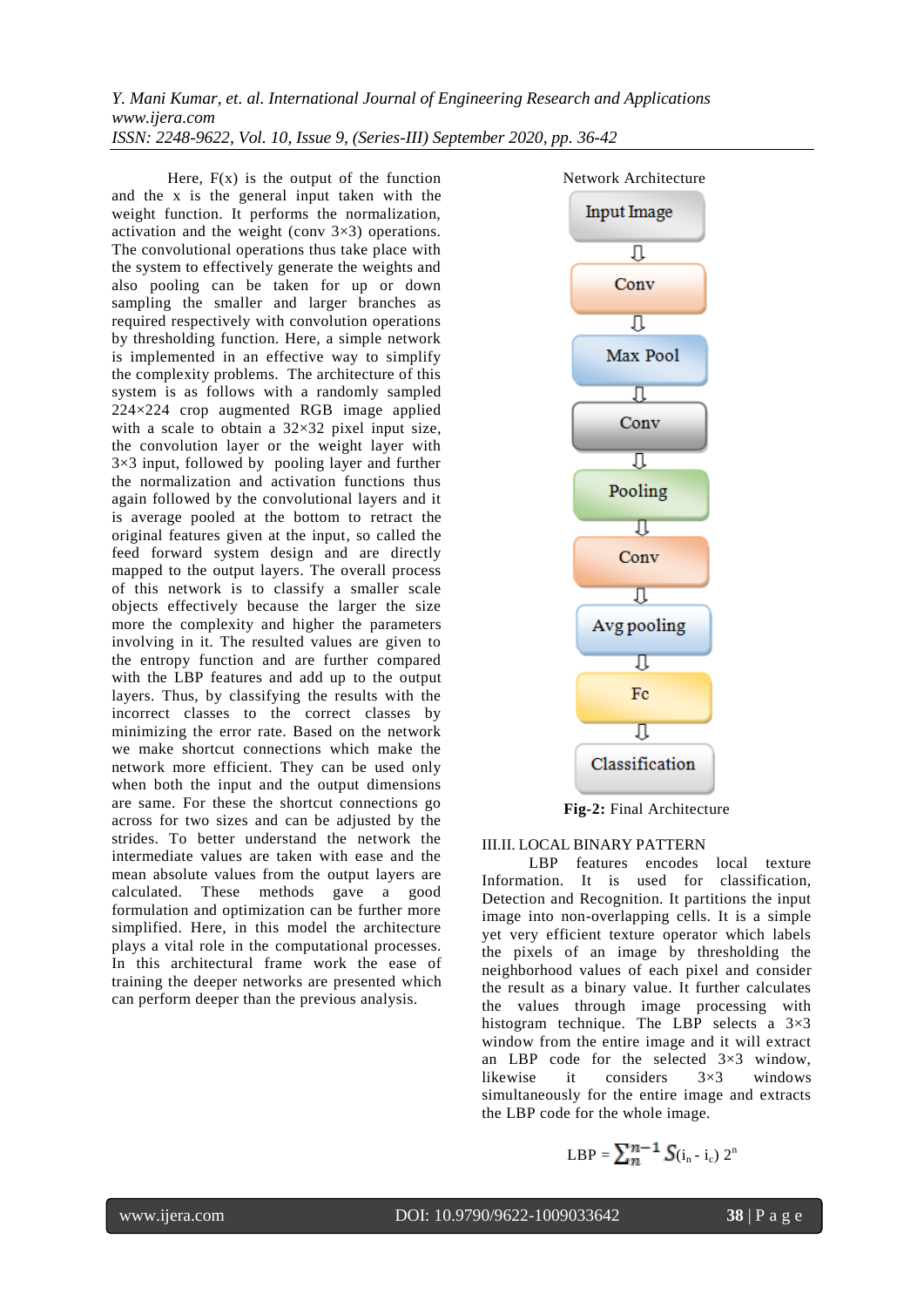Where  $i_c$  is the center find pixel and  $i_n$  is the neighbor pixel value and thresholding function can be defined as:

$$
S(x) = \begin{cases} 1, & if x \ge 0; \\ 0, & otherwise. \end{cases}
$$

Here, we see a  $3 \times 3$  window with the pixel values taken from an RGB image, it can be calculated by the above formula and the value obtained after thresholding is replaced with the original value and it does for the entire image and the original values are replaced by the new pixel values. The basic idea for developing this LBP operator is that it can calculate efficiently by twodimensional surface textures, which are Local spatial Patterns and gray scale contrast of an image.





It thresholds the  $3 \times 3$  neighborhood of each and every pixel with the center value and only considers the result as a binary value. The histogram of these  $2^8 = 256$  different labels can be used as a texture descriptor. A Local Binary Pattern is called as uniform if the binary pattern consists at most 2 bitwise transitions from 0 to 1 or vice-versa when it is traversed circularly. In this computation process, the uniform patterns are used so that there is a separate label for every uniform pattern and remaining all the nonuniform patterns are labeled as single label [7]. The LBP code for an image can be computed by the center pixel is described in the above figure.

The generated LBP code is  $[1 1 0 1 0 0 1 1]$ , it is multiplied by powers of 2 and summing the results we get,

 $1 \times 2^0 + 1 \times 2^1 + 1 \times 2^4 + 1 \times 2^6 + 1 \times 2^7 = 211.$ 

This process is computed across the whole image to extract the LBP code for an entire image. The generated LBP feature values are generally 0 (lower threshold) or 1 (upper threshold). These are successfully implemented to detect the flat areas, corners, curves, edges and edge ends. These LBP codes are then pooled as histogram representations as a source to the classifier, as we know there is a huge success in the deep learning here these codes are fused with the deep network architectures [2] for efficient classification.

#### III.III. LBP FILTERS

 The LBP filters are formed from the LBP operator [12] it labels the pixel in the image by thresholding its neighbor pixel to the center pixel and takes them into a single binary value. These pixel values are obtained as discussed above can be given by



**Fig-4:** LBP Features

For an LBP feature to be extracted first they are filtered with the convolution operation followed by a set of non-linear operations. Later these features maps are combined to give an LBP feature. This can be taken as input to the other layers for future processing. Neural networks driven with the set of convolutional operations and LBP feature extraction using the ResNet architecture. It consists of a set of convolutional layers with learnable and non-learnable weights. The learnable features are less than the normal convolutional layer with the same size of convolutional operations with number of inputs and outputs. This reduces the dimensions of the image and also improves the decoding abilities. Its computation is based upon the features generated by the LBP of same size with the similar connectivity of the convolutional layer to further simplify the computation level and for an easier classification. In the recognition process generally the change of illumination is absorbed by highly variable images. These can be minimized by increasing the weaker sections and allowing it to circulate uniformly throughout the data.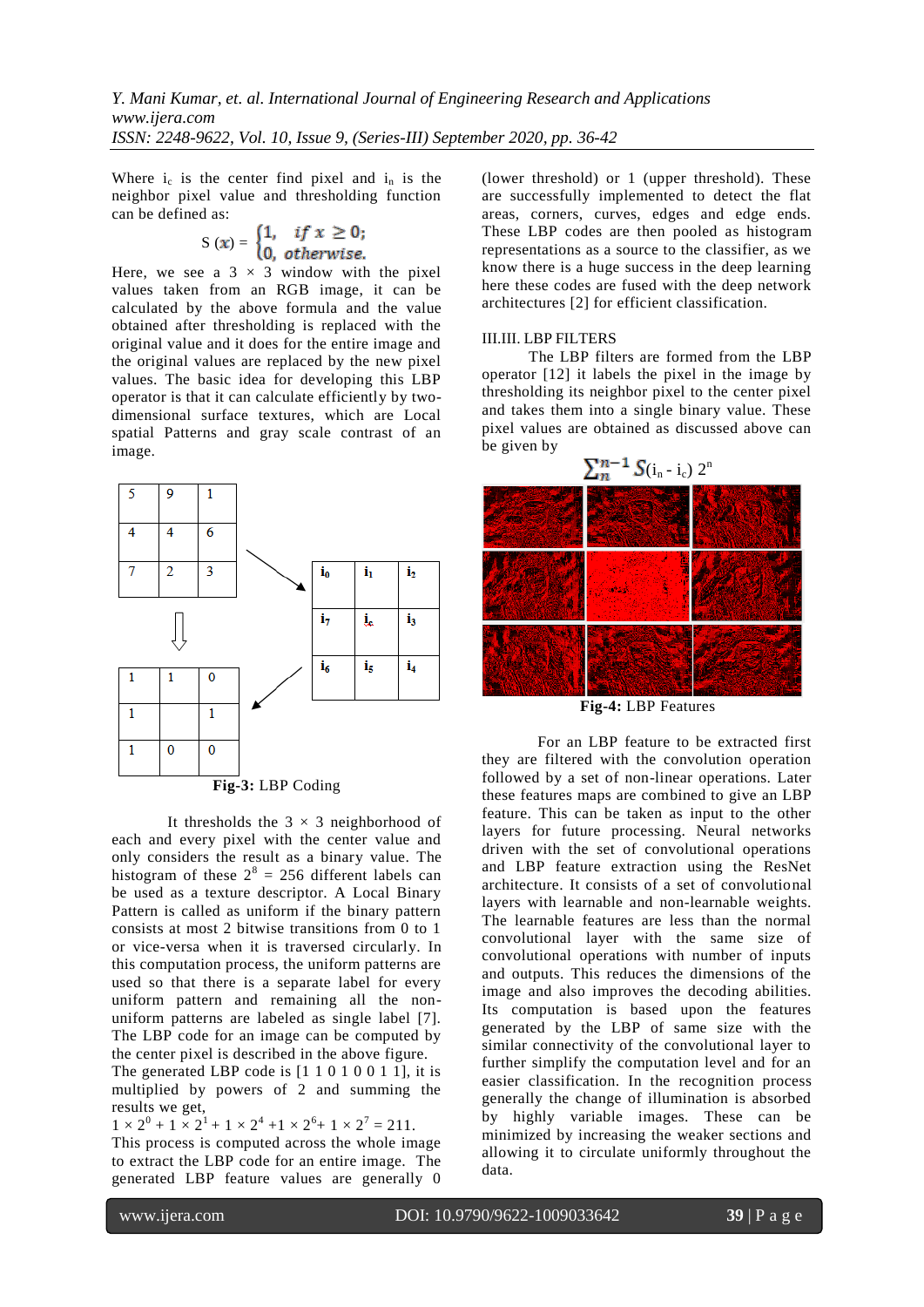# **IV. EXPERIMENTAL ANALYSIS**

In this experiment, the performance of the proposed network is trained by using bench mark datasets Cifar-10 and Ciar-100. And the comparison table of the two are given below for future purposes. In this experiment first the performance of the system is analyzed and then the noise factor is compared with the other set of experiments with various deep learning architectures. The data sets consist of a  $32\times32$ color images of about 60,000 images with 50,000 training images and 10,000 test images which include 100 classes. various experiments are conducted on this network to effectively achieve the bench mark results. This LBP can be very easily implemented using any dep learning network. The convolutional weights are fixed and only the LBP weights are updated and thus complexity in deep network is reduced in this scenario.

In the training process the experiments are trained on the training set and are evaluated under test set. Likewise conducting several experiments on this deep network using bench mark data sets like Cifar-10 and Cifar-100 to list out various behaviors of the deep network but not comparing it with other state of art results.



**Fig-5:** Training Process

By using a simpler network which is efficient enough and also of less complexity with low computational time and without latency. This is done using MATLAB simulation. The training is performed on a system having GPU with 8GB of RAM and CPU with 2GHz clock speed. This network takes a randomly sampled and augmented 224×224 RGB to obtain an image of input size  $32\times32$ , with  $5\times5$  convolutional operations taking place. As the LBP uses a 3×3 window to extract its features, further it is pooled to 3×3 convolutions for better results. The error rate, and accuracy during the training process are calculated by performing various experiments with the same network architecture. It consists of different layers in this

architecture with convolution layer at the start followed by the normalization and activation layer (ReLu) and pooling are used immediately after the activation layer or before the convolutional layer. Also, strides are used for adjusting the sizes wherever necessary and is ended with an average pooled layer and fed to the output layers. A random image is taken from the outside source which is LBP coded is fed at the output stage to classify the appropriate class from the taken datasets. The below mentioned are some of the basic formula to calculate the responses of the system.



The LBP being a small model with very less learnable parameters makes the training process very easy and can effectively train the learning process and also able to prevent the fitting problems. Very high parameters are used in the deep network training process with huge complexity thus can be achieved using LBP features. Shown below is the training error of the used network. The error (%) can be gradually reduced using normalization methods like drop-out to prevent the indiscriminate neuron activations with the intermediate neurons. Below stated are statistical experiments shown on cifar-10 and cifar-100 datasets shown in fig 6.



This classification has been done with different architectures with various parameters and are acquired significant results using the proposed network architecture. The validation accuracy obtained during the training process is tabulated below and the error rate is figured out. ResNets generally has smaller response with more complexity thus it takes huge time for the training process.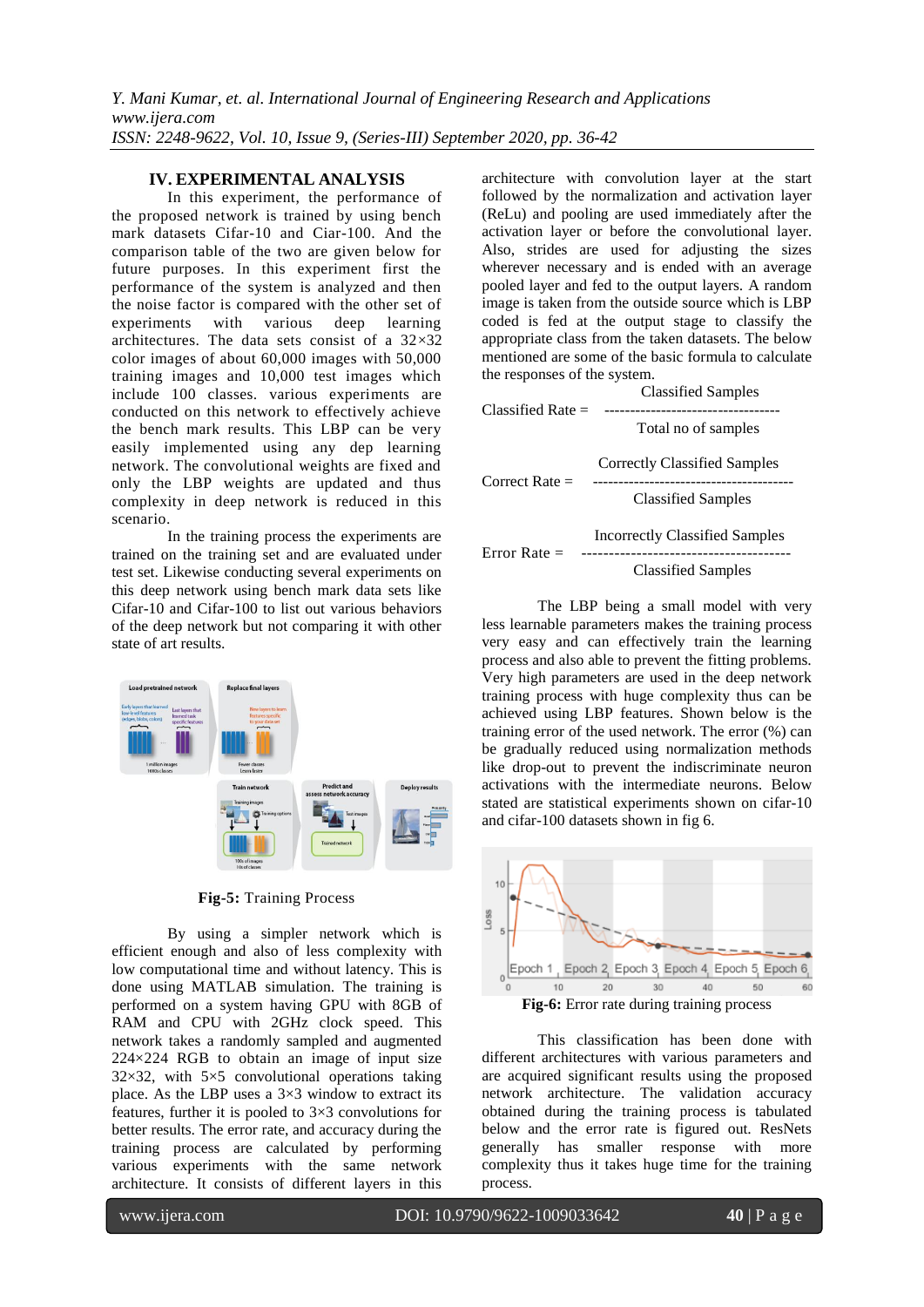| Top-1 error  | $3 \times 3$ | $5 \times 5$ | Validation |
|--------------|--------------|--------------|------------|
|              |              |              | accuracy   |
| $C$ ifar-10  | 28.47        | 27.94        | 92.3       |
| $C$ ifar-100 | 29.76        | 26.39        | 93.5       |

**Table-1**: Classification results during training  $(\%)$ 

Given below is the confusion matrix which is used to describe the performance of a classification model. It shows how accuracte is the classifier. It is the set of features that visualize the dataset taken for both the train and test.

|    | $c \times$               |   |   |   |        |
|----|--------------------------|---|---|---|--------|
|    | $\pm 100$ x $100$ double |   |   |   |        |
|    |                          | 2 | 3 | 5 | 6      |
|    |                          |   |   |   |        |
|    |                          |   |   |   |        |
|    |                          |   |   |   |        |
|    |                          |   |   |   |        |
|    |                          |   |   |   |        |
| 6  |                          |   |   |   |        |
|    |                          |   | ۵ |   |        |
| ŝ  |                          |   |   |   |        |
| 9  |                          |   |   |   |        |
| 10 |                          |   |   |   |        |
| 11 |                          |   |   |   |        |
|    |                          |   | ۰ |   | $\sim$ |

**Fig-7:** Small part of the Confusion matrix

The Confusion matrix results C in this experiment is shown above. It is actually calculated for 100 classes as per the datasets taken in this experiment. Those results show the accuracy of the confusion matrix is very efficient. This deep learning architecture with effectively reduced parameters which reduces the complexity and thus improving the classification performance.

# **V. CONCLUSION**

By considering various image classification methods in this paper an effective approach using Local Binary Patterns was proposed using Deep learning architecture. The LBP Net retains the similar topology of Residual Network with effective cost. Deep learning reduces to optimize the linear weights with optimizing convolutional filters, where LBP comprises of binary values and randomly generated convolutional weights which are linear learnable weights. Here, it can be described by both theoretically and experimentally that this ResNet with LBP performs as a good descriptor thus by using different set of parameters during the training processes with  $3 \times 3$  and  $5 \times 5$  sized filters respectively. This network is very simple yet very effective due to its low network model suitable for deep learning with low complexity.

This proposed ResNet with LBP has an excellent performance when training with different data sets like Cifar-10 and Cifar-100 and outperforms various other datasets across different network architectures.

# **REFERENCES**

- [1]. Li Deng and Dong Yu, "*Deep learning: methods and applications*," Foundations and Trends in Signal Processing, *vol. 7, no. 3–4, pp. 197–387, 2014.*
- [2]. G. Levi, T. Hassner, *Emotion recognition in the wild via convolutional neural networks and mapped binary patterns*, in: ICMI, *2015.*
- [3]. C. Chen, B. Zhang, H. Su, W. Li, L. Wang, Land-*use scene classification using multiscale completed local binary patterns*, SIVP 4 *(2016).*
- [4]. J. A. dos Santos, O. A. B. Penatti, R. da Silva Torres, *Evaluating the potential of texture and color descriptors for remote sensing image retrieval and classification*, VISAPP, *2010*.
- [5]. T. Ojala, M. Pietikainen, D. Harwood, *A comparative study of texture measures with classification based on featured distributions*, PR *29 (1) (1996) 51–59*.
- [6]. M. Rastegari, V. Ordonez, J. Redmon, and A. Farhadi. XNORNet: *ImageNet Classification Using Binary Convolutional Neural Networks*, 2016.
- [7]. Ojala. T, Pietikainen. M, and Maenpaa. T, *Multiresolution Gray-Scale and Rotation Invariant Texture Classification with Local Binary Patterns*. IEEE Trans. Pattern Analysis and Machine Learning, *2002.*
- [8]. K. Simonyan, A. Zisserman, *Very deep convolutional networks for large-scale image recognition*, ICLR, *2015*.
- [9]. K. He, X. Zhang, S. Ren, J. Sun, *Deep residual learning for image recognition*, CVPR, *2016*.
- [10]. M. Courbariaux, Y. Bengio, and J.P. David. Binary Connect: *Training Deep Neural Networks with binary weights during propagations*. In Advances in Neural Information Processing Systems (NIPS), *2015*.
- [11]. K. He, X. Zhang, S. Ren, and J. Sun. *Deep residual learning for image recognition*. CoRR, *abs/1512.03385, 2015.*
- [12]. Timo Ahonen, Abdenour Hadid, and Matti Pietikainen, ¨ "*Face recognition with local binary patterns*," Computer vision-eccv *2004, pp. 469–481, 2004.*
- [13]. S. Zagoruyko and N. Komodakis. *Wide residual networks*. CoRR, *abs/1605.07146, 2016.*